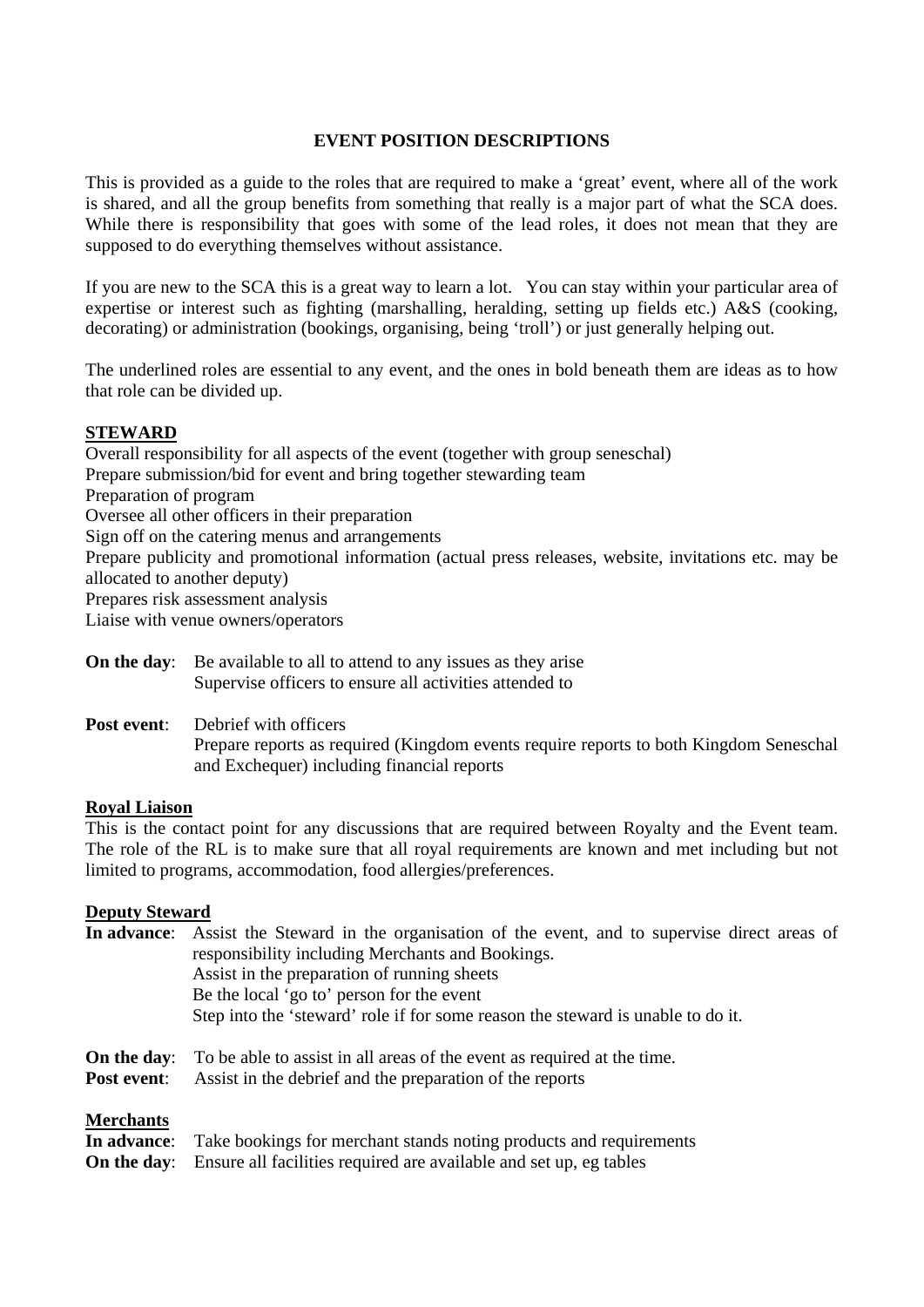## **Bookings and Billets**

|             | <b>In advance:</b> Check books email daily and acknowledge/confirm bookings |
|-------------|-----------------------------------------------------------------------------|
|             | Provide any payments to the treasurer weekly with details                   |
|             | Report to deputy steward/steward weekly on numbers                          |
|             | Collate list of possible billets including number of beds, location         |
|             | Allocate wayfarers to billets and advise both accordingly                   |
| Post event: | Provide detailed report                                                     |

### **Scribe/Chatelaine/Hospitaller**

| <b>In advance:</b> Prepare invitations                                              |
|-------------------------------------------------------------------------------------|
| Establish website/pages                                                             |
| Distribute media releases                                                           |
| <b>On the day:</b> Greet any newcomers and assist them with loaner garb as required |
| <b>Post event:</b> Prepare report on distribution of the above                      |

## **Event Set Up Leaders**

Works with ES, DS and FTL on the overall decorative theme for event Monitors the development of any decorative items for the event including costs with the DS Ensures that all areas are ready for commencement of event Supervises the team setting up the Feasting Hall on schedule for the Feast Ensures the Feasting Hall is ready for the next day's activities Supervises the final event venue clean up at its conclusion Monitor privies for paper and cleanliness

### **Feastocrat in Charge (FOC)**

Takes overall responsibility for the catering at an event, and coordinates the ordering purchase and delivery of supplies and equipment to the venue.

Prepares the menus, in consultation with the Event Steward, and any individual meal feastocrats if more than one person/team involved.

Provides detailed costings to ES

Debriefs catering teams and reports after the event to the Event Steward.

#### **Lunch Team Leader**

Sets the menu in consultation with FOC and ES Works with FOC to finalise costings Coordinates individual team members Sets up meal area Ensures kitchen tidy after meal finished Disposes of left overs

#### **Feasting Team Leader**

Sets the menu in consultation with FOC and ES Works with FOC to finalise costings Works with ES to ensure that the Feasting Hall is properly prepared and decorated Coordinates individual team members Ensures kitchen tidy after meal finished Disposes of left overs